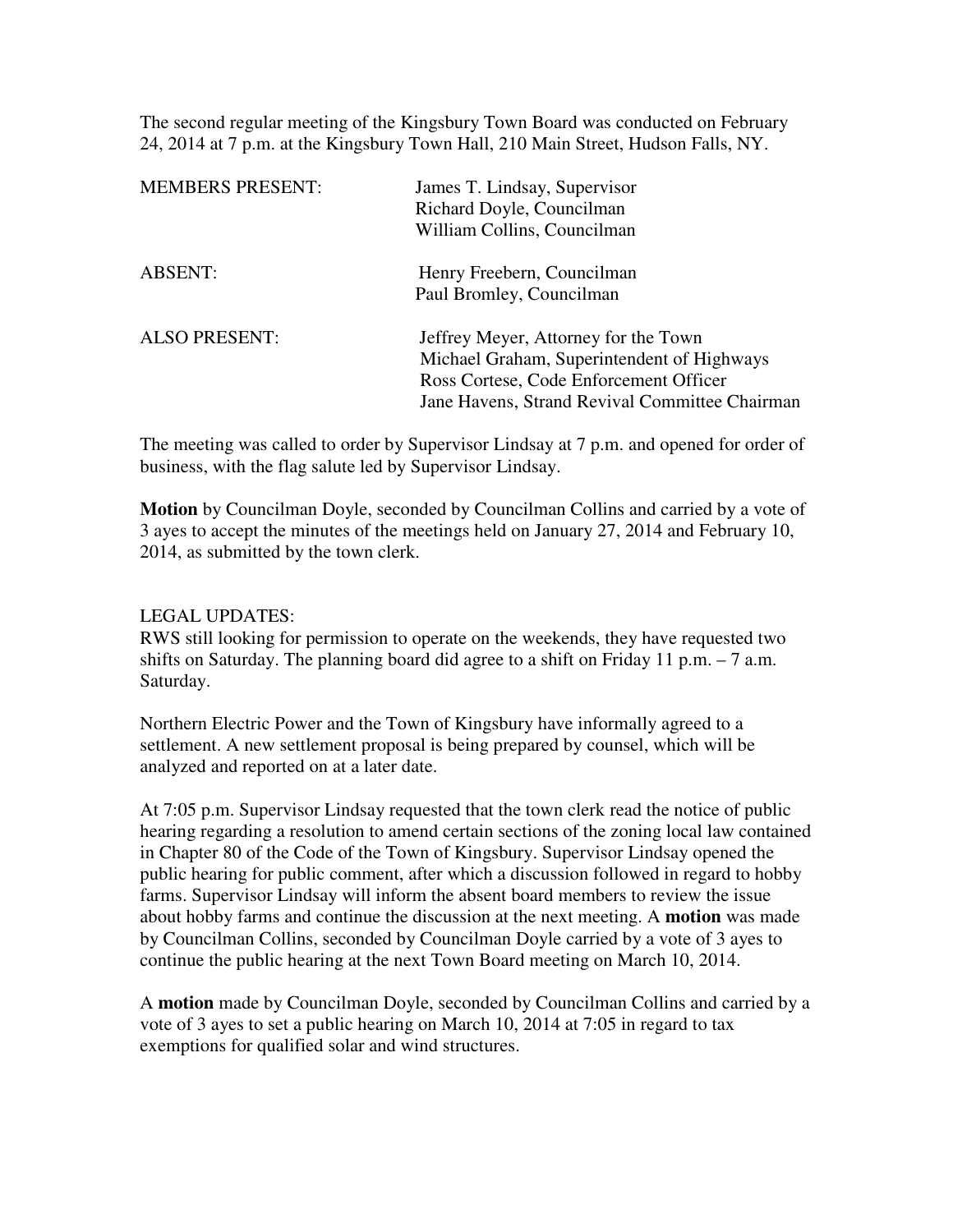# **TOWN BOARD OF THE TOWN OF KINGSBURY COUNTY OF WASHINGTON, STATE OF NEW YORK**

# **Resolution No. 2 of 2014 Adopted February 24, 2014**

# **Introduced by Councilman Collins Who moved its adoption.**

#### **Seconded by Councilman Doyle**

**WHEREAS**, the Town of Kingsbury (the "Town") adopted Article IV of Chapter 248 of the Code of the Town of Kingsbury by Local Law no. 2 of 1991, setting forth the limitation on real property tax exemptions for solar and wind structures in the Town of Kingsbury; and

**WHEREAS**, it is the intention of the Town to repeal Article IV of Chapter 248 of the Code of the Town of Kingsbury and thereby enable real property tax exemptions for qualified solar and wind energy structures; and

**WHEREAS**, a proposed local law repealing Article IV of Chapter 248 of the Code of the Town of Kingsbury has been prepared.

# **NOW, THEREFORE BE IT RESOLVED THAT:**

Section 1. The proposed local law repealing Article IV of Chapter 248 of the Code of the Town of Kingsbury is hereby introduced. A public hearing shall be noticed and held by the Town Board on March 10, 2014, 2014 at 7:05 p.m to consider the proposed local law.

Section 2. This resolution shall take effect immediately.

| Voting: |
|---------|
| Aye     |
| Aye     |
| Aye     |
| Absent  |
| Absent  |
|         |

Michael Graham, Superintendent of Highways gave an update on the new Town Highway Garage. At this time the building is 99% complete. The electrical and plumbing contractors have just a few things left to do. The offices are complete, the painting is complete, storage area almost complete, concrete floors in the work area have been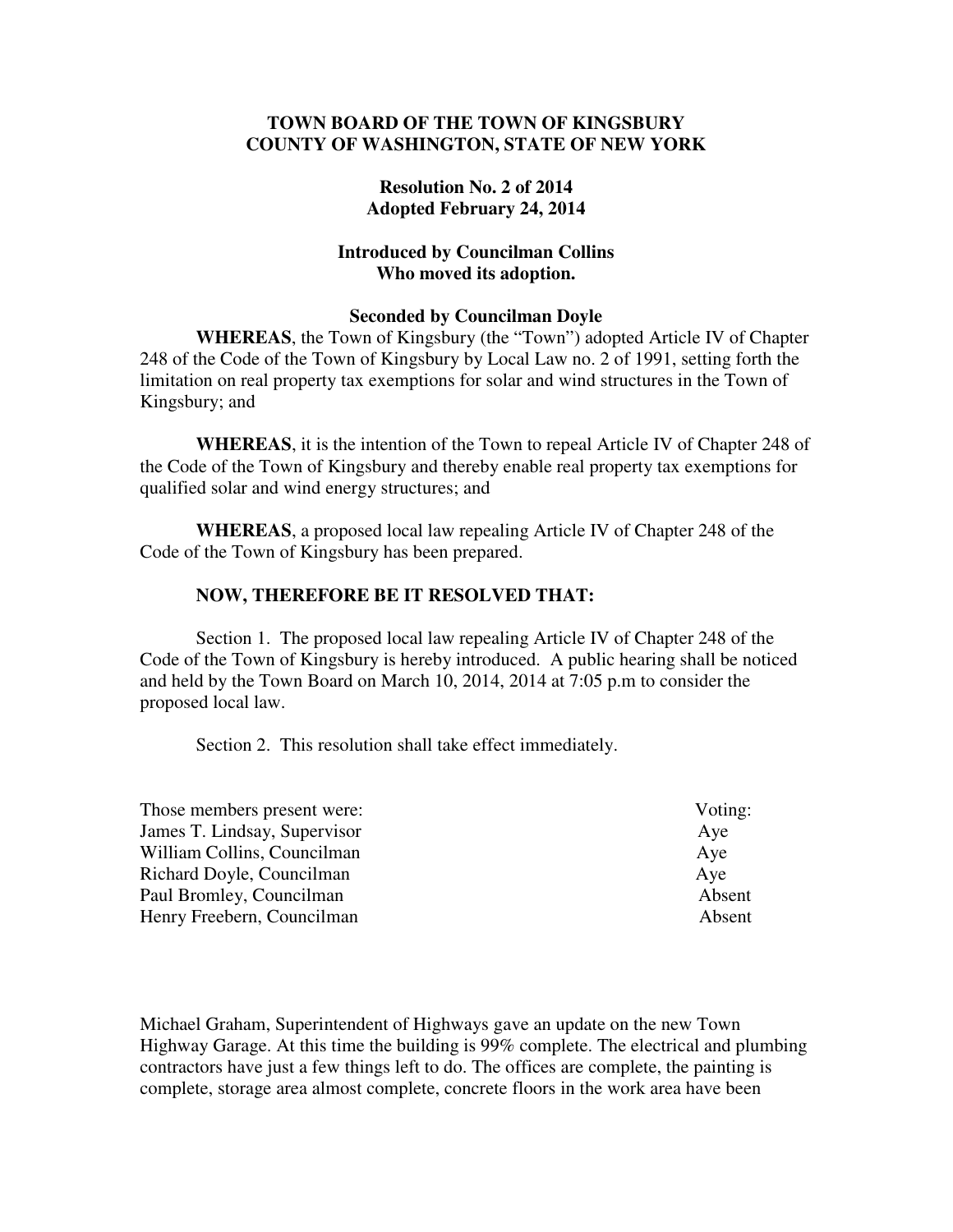sealed, and basically cosmetic work needs to be finished. Some exterior painting will be completed in the spring. An open house is planned for the end of May. At the next meeting the board members will discuss putting the current Highway Garage on the market to sell.

Supervisor Lindsay also thanked Superintendent Graham and his crew for doing a great job on the maintenance of the roads this winter.

Jane Havens, Strand Revival Committee Chairman, spoke about the kick-off meeting held February 20, 2014 at 7 p.m. at the Kingsbury Town Hall. Eleven people were present and it was agreed that one more meeting was necessary to finish getting organized and then an open house will be scheduled. Jonathan Newell has established a mission statement and he would like to compose a song to go along with the committee name "Strand Revival Committee". Jonathan Newell and Stu Kuby have composed a letter about the revitalization of the Strand Theaters, which they plan to send it to all residents Future meetings will be held bi-weekly on Thursdays at 7 p.m. at the Town Hall.

Councilman Doyle spoke to Village Mayor, John Barton in regard to consolidating the Town and Village court and also the Town and Village code enforcement office in the village hall. Mayor Barton is going to approach the village trustees. Councilman Doyle is hoping for feedback by March 13, 2014. Councilman Doyle would also like to review the architect plans for an addition on Village Hall completed by Frank Yakubec, that were completed last year.

Supervisor Lindsay stated that the DEC will conduct a public hearing on March 18, 2014 at 7 p.m. at the Kingsbury Town Hall in regard to the Kingsbury Landfill. Supervisor Lindsay also has copies of the Grant Proposal from the Adirondack Gateway Council to study sewer and also of the Association of Towns Budget if anyone is interested in viewing them.

Supervisor Lindsay and Councilman Freebern and Recreation Director Debbie Battiste have a meeting scheduled on March 4, 2014 at 7 p.m. at the Kingsbury Town Hall to discuss the problem at Derby Park during softball season.

Ross Cortese, Code Enforcement Officer will be out of the office March 3 – March 6, 2014. The Washington County Code Enforcement Office will be handling any emergencies during that time.

On a motion made by Councilman Doyle, seconded by Councilman Collins, carried by a vote of 3 ayes the reports of certain offices were accepted as follows: WRITTEN REPORTS: Code Enforcement: No. Permits 3, Total Fees: \$510.00

Dog Control Officer: Complaints/Calls 14, Seizures 1, Unlicensed dogs 13, Dangerous Dog Complaints 1, Mileage 91